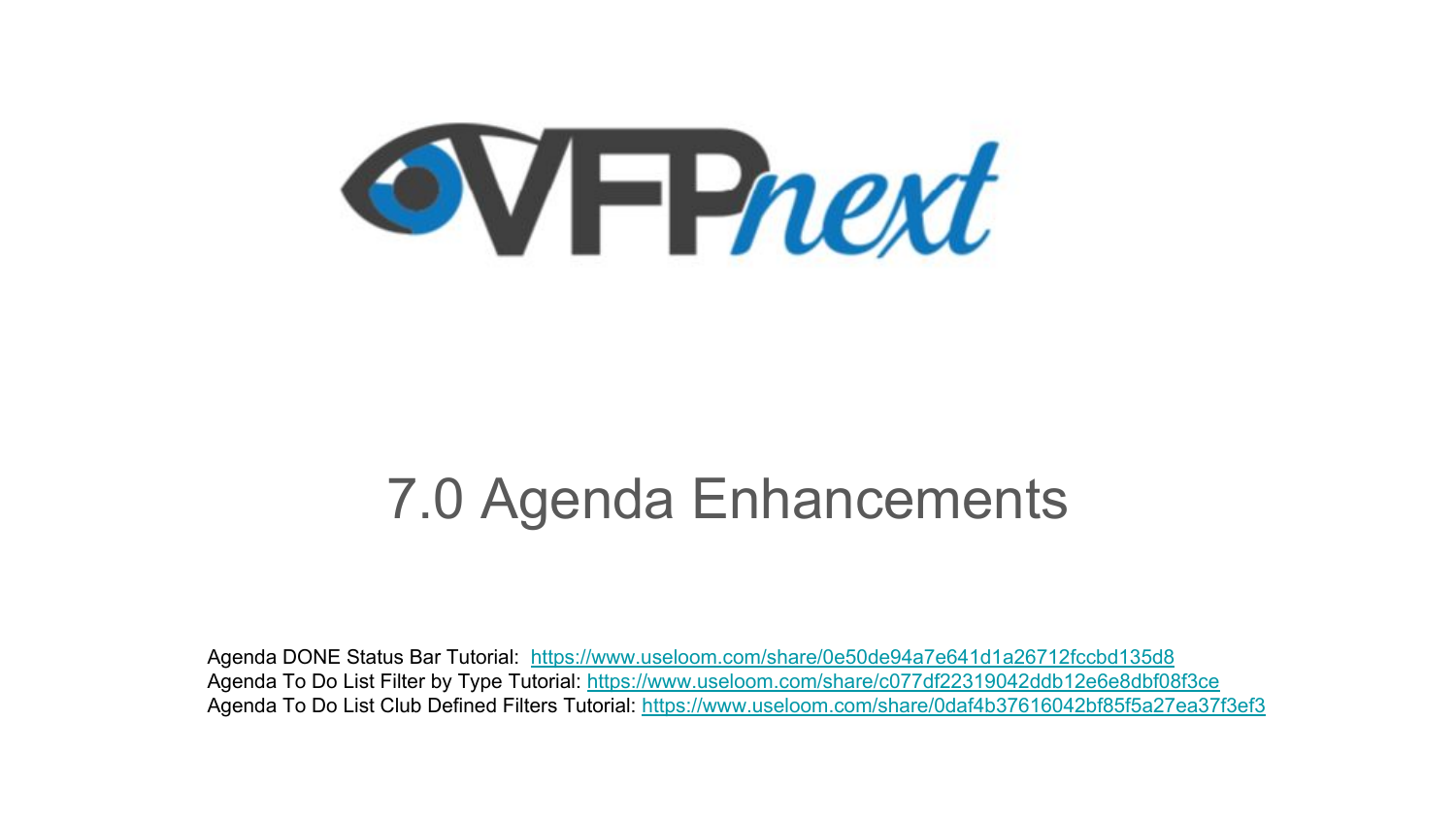### $new!/$  DONE

### what's new? DONE (a new status bar)

### where? top right of Agenda

#### Gives visibility to what has been completed *why?*

- Calls (count of calls initiated through call bridge)
- Task (steps completed)
- Text (sent messages)
- Appointments Created
- Appointment Shows
- Referrals Added (unique, new referral added)
- *DONE status will refresh every 5 minutes or C reload the page to see DONE items add up tip!*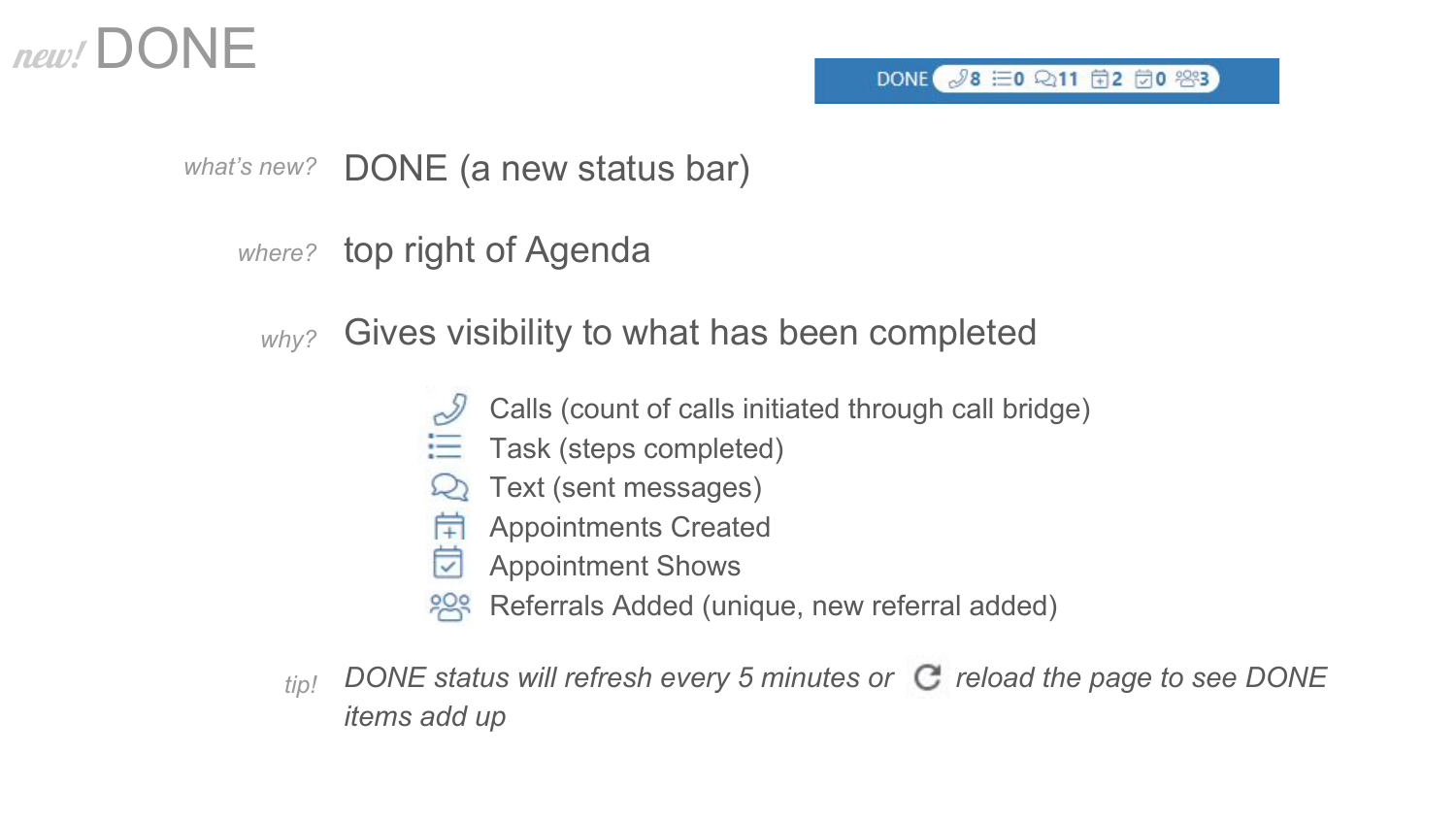# new! DONE detail

● Click the DONE status bar to see detail

● Click a specific item type to see a list of activities

• Click the iModal for more info

| $\mathcal S$ Calls     |    |
|------------------------|----|
| $\equiv$ Tasks         |    |
| $\mathbb{Q}$ Texts     | 11 |
| Appointments Scheduled |    |
| Appointments Shown     |    |
| Referrals              |    |
|                        |    |



217083121

| 5060580                                                                             | ID                  |
|-------------------------------------------------------------------------------------|---------------------|
| 5050962                                                                             | SenderID            |
| ł                                                                                   | <b>ExcludeEmail</b> |
| Hello Amy - I wanted to see when you could stop in to get your<br>membership going. | message             |
| 6                                                                                   | ClubID              |
| 2092177                                                                             | Account             |
| der                                                                                 | Subdomain           |
| /api/message/send                                                                   | page                |
| text                                                                                | type                |
| Walk-in                                                                             | JoinType            |
| DGR Lead                                                                            | Status              |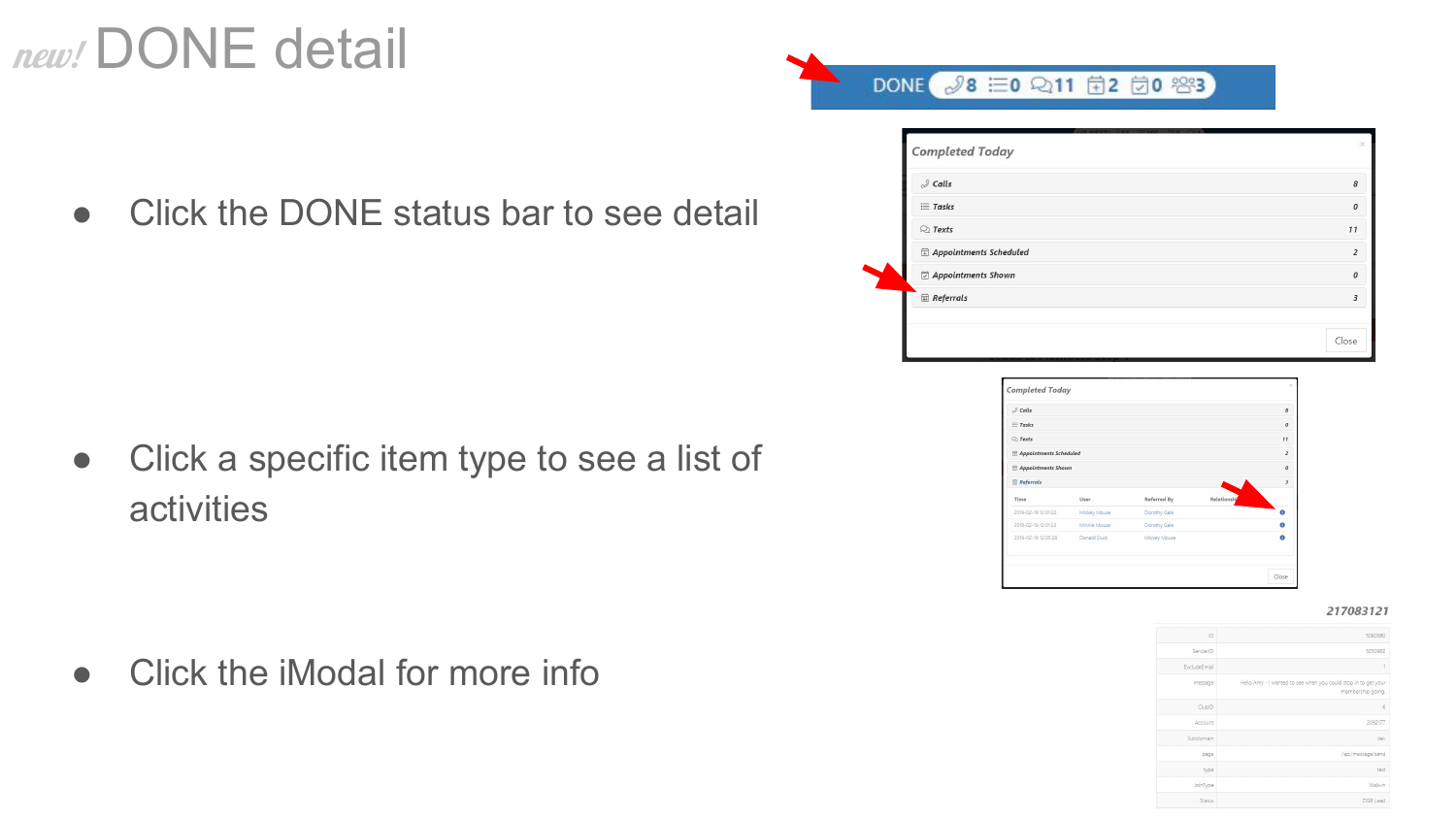## **new! AGENDA Organization**

- what's new? Ability to filter Agenda Items by Type or a Club defined filter
	- where? Just above Agenda List
		- Allows Agenda items to be performed in order of importance *why?*
			- Chat or Email Support to add custom filters *tip!*

| $\bullet$ MFPnext                 |                    |                  |            |  |
|-----------------------------------|--------------------|------------------|------------|--|
| < VFPnext Data Box                |                    |                  |            |  |
| Today 392 = 98 0<br>Past 32 三7 前0 | Tomorrow 30 三93 菌2 |                  | Texts (21) |  |
| Leads & Members                   |                    |                  |            |  |
| $\mathcal{J} \equiv (24)$         |                    |                  |            |  |
| $\mathbf{v}$<br>Show All Types    |                    | <b>Y</b> Filters |            |  |
| (L) Donald Duck                   | $\Omega$           | $\Omega$         |            |  |
| (L) Agendatrack Test5nov2018      |                    |                  |            |  |
| (L) Timezone Testtwo              |                    |                  |            |  |
| (L) Timezone Test                 |                    |                  |            |  |
| (L) Some A Person 1 22            |                    |                  |            |  |
| (L) Eighty Nine                   |                    |                  |            |  |
| L Husband Joy                     |                    |                  |            |  |